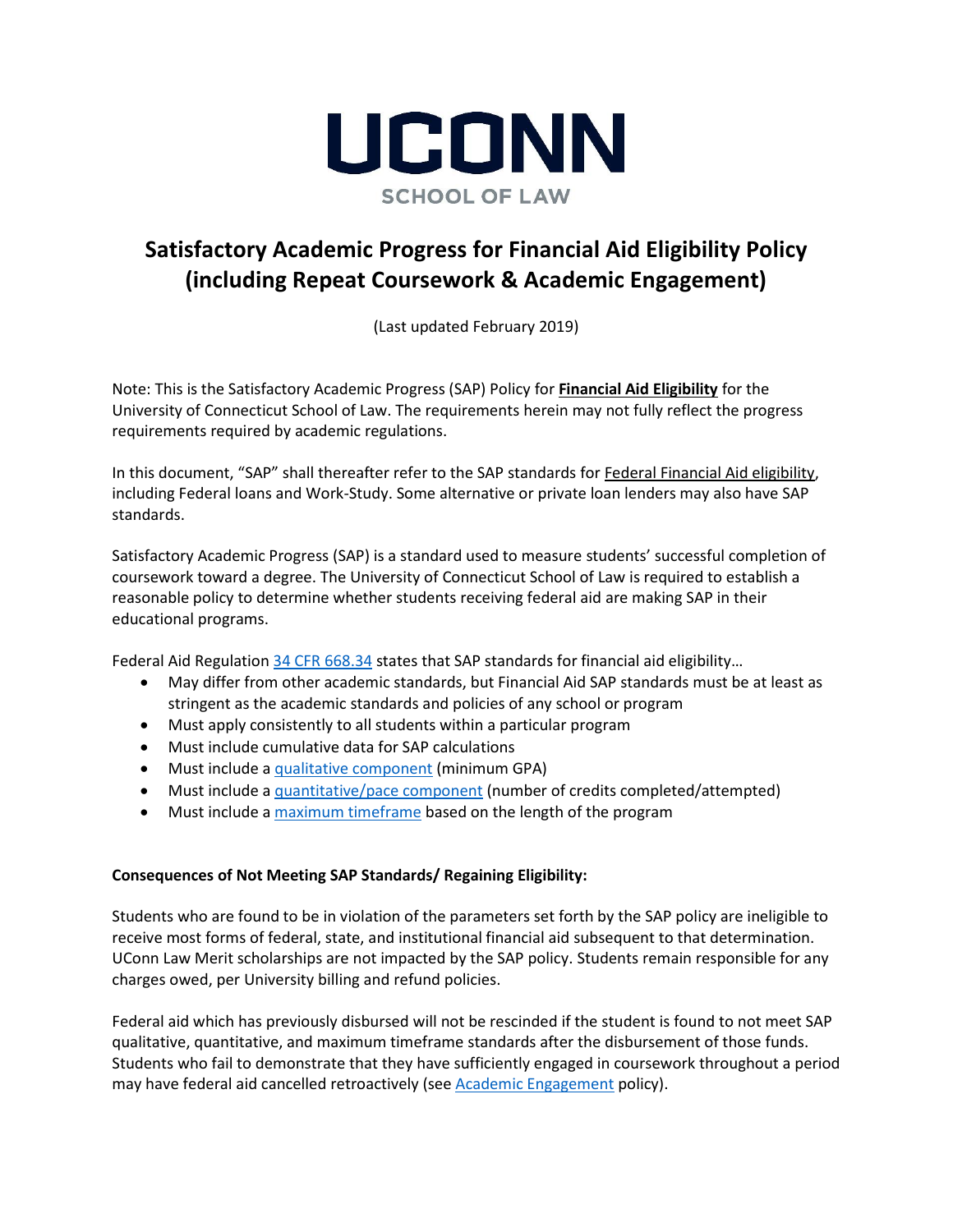Students may file [appeals](#page-3-1) by set deadlines given extraordinary circumstances or may request reevaluation for aid eligibility once they meet SAP standards in subsequent evaluation periods, or after grade modifications. However, reinstatement of financial aid is dependent on its availability at the time of review. Some forms of aid may not be available to students who regain eligibility later in the academic year.

# **Students and Coursework Subject to SAP:**

The parameters set forth by the SAP policy at the UConn School of Law apply to JD and LLM Law students who are financial aid recipients at the time of SAP assessment. All coursework relevant to students' degree programs will be included in SAP evaluations, including those taken in the Winter and Summer sessions. (Note rules for [transfer courses](#page-2-2) specified in later this policy.)

Note:

- The Doctor of the Science of Law (SJD) program does not meet the requirement for Title IV aid eligibility. Therefore, SJD students are not subject to this SAP policy.
- Undergraduate-level students taking Law classes are subject to the SAP policy for undergraduate students, not the UConn School of Law SAP policy.
- Dual degree students must meet SAP standards for the coursework respective to both programs in order to qualify for financial aid. For example, there are different GPA standards for students in the School of Business that JD/ MBA candidates must fulfill in order to qualify for financial aid, so dual degree candidates must meet the higher standard.

## **Frequency of SAP Evaluation, Communications, and Warnings**

For JD Programs, the UConn School of Law Student Finance Office officially evaluates SAP on an annual basis following the posting of the spring semester grades. During the midpoint of the academic year (after the fall semester), JD students who at risk of not meeting [GPA](#page-2-0) and [pace](#page-2-1) standards in the annual evaluation are sent a communication via University email informing them that their future financial aid eligibility may be in jeopardy if their progress does not improve by the end of the spring term. Students are encouraged to seek guidance in assuring future compliance. Issuance of this mid-year communication does not result in any cancellation of financial aid awards.

For LLM Programs one year or less in length, SAP evaluation occurs after each payment period (semester) once grades have posted. LLM students failing to meet [GPA](#page-2-0) and [pace](#page-2-1) standards will be designated a "Financial Aid Warning" status - a warning period equaling a single payment period during which time their Title IV aid eligibility is retained. Students are sent official University email warning communications detailing shortcomings with regard to the published SAP parameters, and are encouraged to seek guidance in assuring future compliance.

Students on [Financial Aid Probation/ Financial Aid Eligibility Plan](#page-4-0) (FAEP) status after successfu[l appeals](#page-3-1) will have compliance reviewed each payment period they are enrolled (fall, spring, summer) once grades have posted for the term.

Note: There are no warnings for students approaching [maximum timeframe](#page-3-0) standards.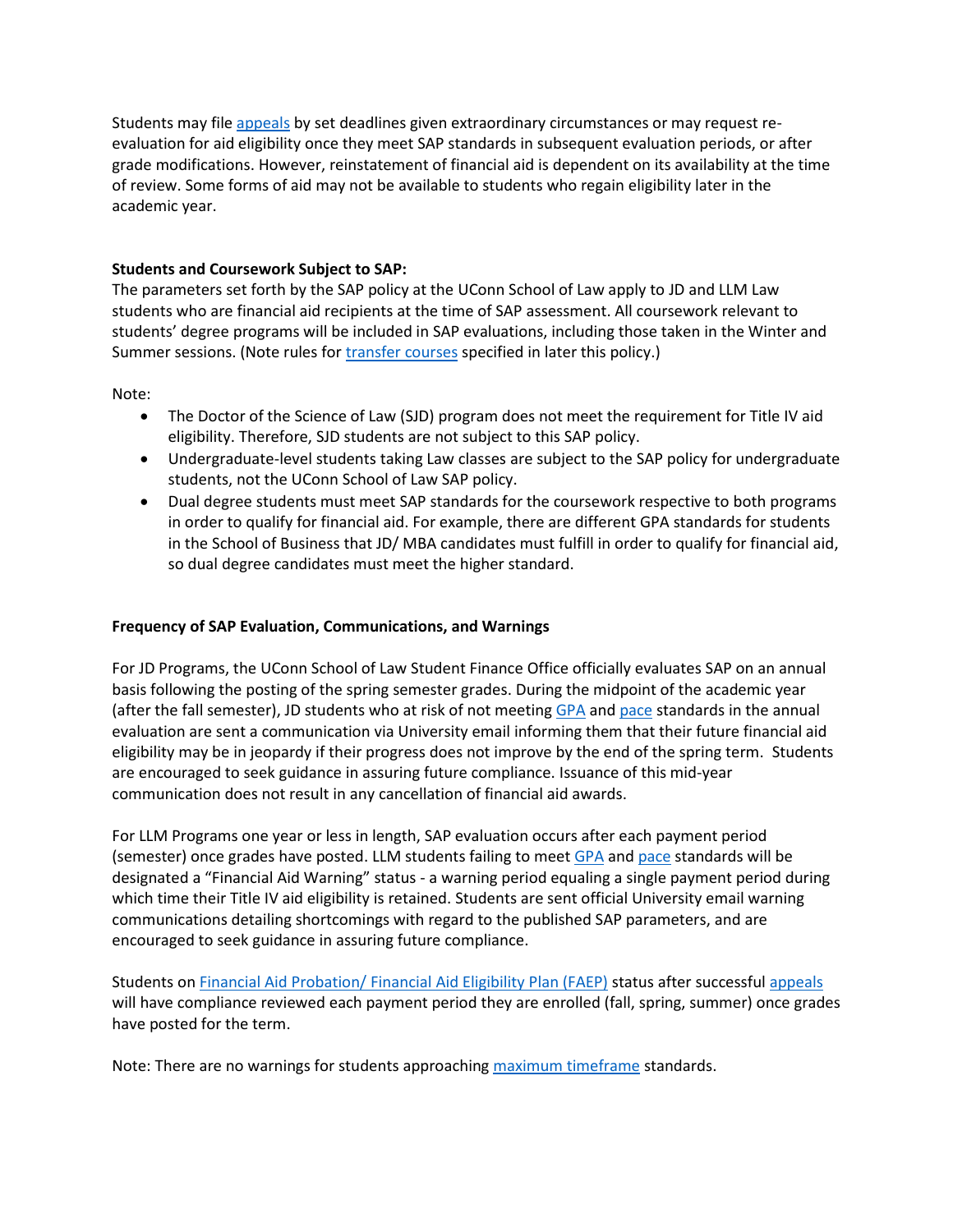Students who are deemed ineligible upon an evaluation are designated with either a status of "Not Meet" (GPA or pace issues) or "Max Final" (exceeds maximum timeframe). Students are notified via University email from the Student Finance Office about the loss of additional Title IV aid eligibility and th[e appeal](#page-3-1) process.

# **University of Connecticut School of Law SAP Standards:**

Financial Aid SAP Standards mirror that of the UConn School of Law academic policies:

# <span id="page-2-0"></span>**Qualitative/ Minimum Grade Point Average (GPA)**

| Uuris Doctor (J.D.) Students | Master of Laws (LL.M.) Students |
|------------------------------|---------------------------------|
| 2.300                        | 2.300                           |

Courses in-progress with no official final grades are excluded from GPA calculation. Grades with a notation of Pass, Incomplete, or Withdrawal have no bearing on the calculation of the cumulative GPA. Credit hours transferred into the UConn School of Law programs and successfully articulated towards the completion of a Law or LLM educational program are also not considered in GPA calculation.

# <span id="page-2-1"></span>**Quantitative / "Pace"**

All JD and LLM students must earn a minimum of 75% of their cumulative attempted credit hours. The completion rate is equal to the number of completed credit hours divided by the number of attempted credits.

- Completed credit hours will include all credit hours for which a student has earned a final letter grade of A-D, and P.
- <span id="page-2-2"></span> Credit-hours that are transferred (grade of T) into the UConn School of Law and successfully articulated towards the completion of a Law or LLM educational program (including part of a Dual Degree) will be counted as both earned and attempted hours. (This includes approved Study Abroad program credits.)
- Attempted credit hours are calculated as all enrolled credits at the conclusion of the add/drop period for the fall, spring, and summer terms.
- Audited courses are not counted as attempted nor completed.
- Courses that have unearned grades will be counted as attempted but not earned. These include Failure (F), Incomplete (I), No Grade Awarded (N), and Withdrawal (W).
- Courses dropped after the official fixed enrollment date after the add-drop deadline for each term will count as attempted, not earned, credits.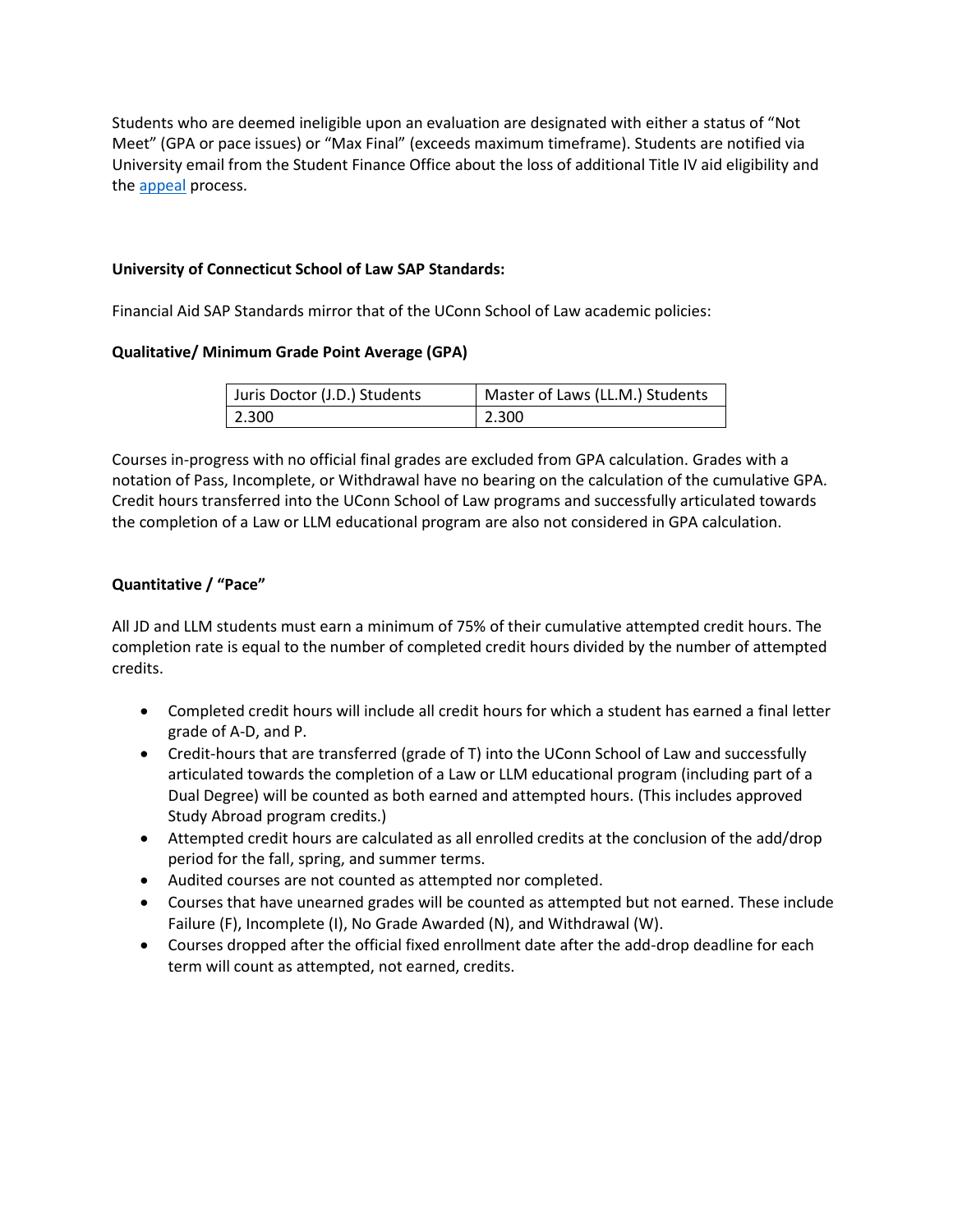In addition, per the UConn School of Law Academic Regulations, the following per-year credit pace requirements are stipulated for JD students to ensure at least 75% pace is maintained:

| <b>JD Student Status:</b>      | <b>Minimum Credit Completion:</b>                                                     |
|--------------------------------|---------------------------------------------------------------------------------------|
| 1L Full-time Students          | 25 earned credit hours during<br>first year of study (usually fall-<br>spring-summer) |
| Upper-level Full-time Students | 20 earned credit hours per year                                                       |
| All Part-time Students         | 16 earned credit hours per year                                                       |

## <span id="page-3-0"></span>**Maximum Timeframes:**

| Juris Doctor (J.D.) Degree       | <b>Master of Laws (LL.M.) Students</b>  |
|----------------------------------|-----------------------------------------|
| <b>Students</b>                  |                                         |
| All students: No more than 129   | All students: No more than 36           |
| attempted credits                | attempted credits                       |
| Full-time students: Complete all | <b>International students: Complete</b> |
| coursework for the degree        | program (including at least 24          |
| (including at least 86 credits)  | credits) within 3 consecutive           |
| within five years                | required semesters.                     |
| Part-time students: Six years    | <b>U.S. students: Five years</b>        |

Attempted credits for maximum timeframe include transfer credits.

Once these timeframes have elapsed, even if the minimum GPA is maintained, students are no longer eligible to receive most forms of financial aid, though [appeals](#page-3-1) may be accepted. Note: ABA rules designate JD completion within seven years/ 84 months.

#### <span id="page-3-1"></span>**Satisfactory Academic Progress Appeals for Law Students**

Students not meeting the UConn School of Law SAP policy may petition for reconsideration of their eligibility for federal financial aid via the SAP Appeal process. Circumstances under which an appeal may be considered include:

- Student illness and/or injury
- Death or illness in the student's immediate family
- Other significant personal difficulties involving extreme hardship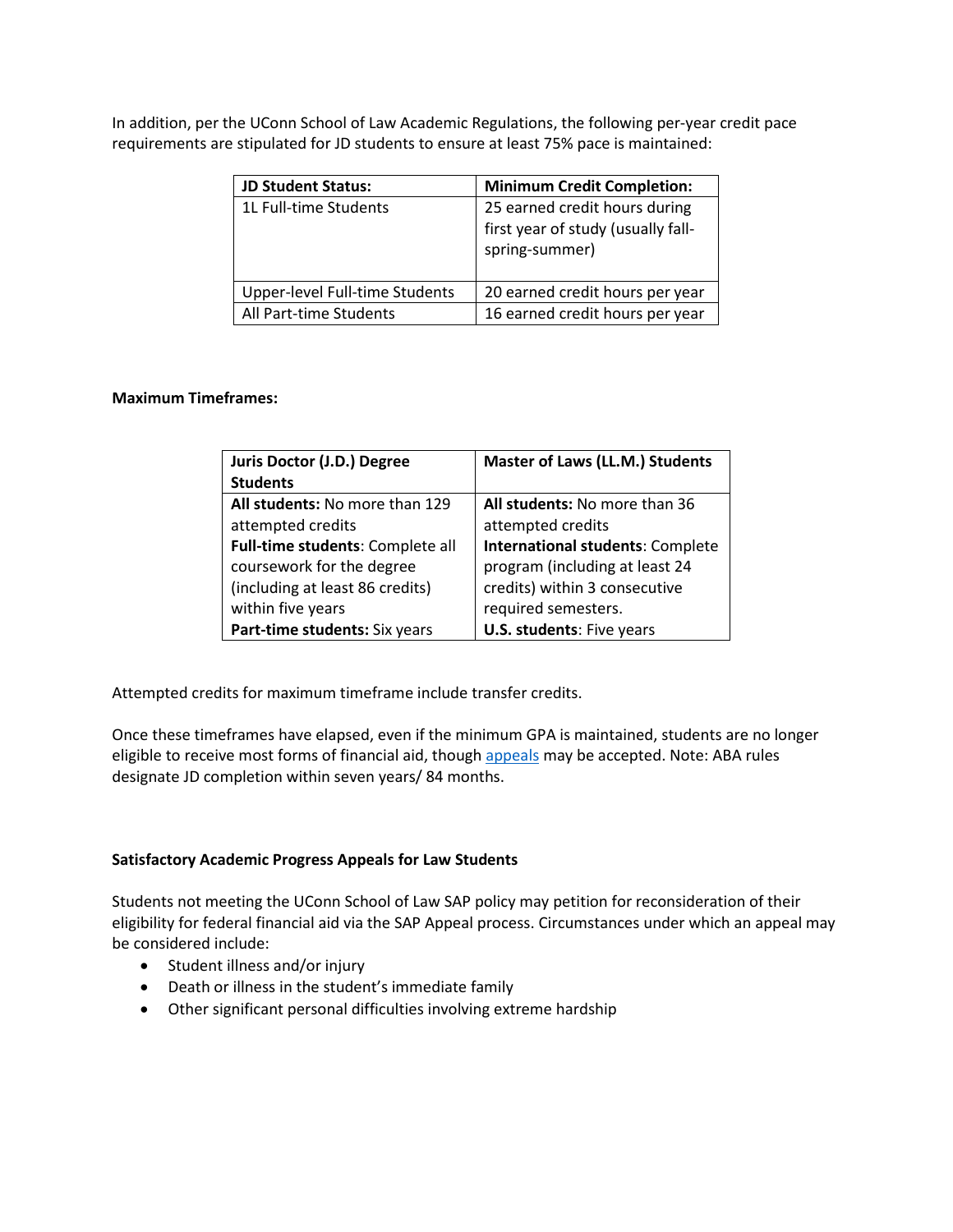Additional special circumstances may be considered at the discretion of the Student Finance Office and the UConn School of Law SAP Appeals Committee. The decision of the SAP Appeals Committee is final. Students may submit multiple appeals if circumstances change.

The UConn Law SAP Appeals Committee shall comprise of four or more staff members, including the academic Dean and the Director of Financial Aid of the School of Law.

In order to be considered, SAP appeals must be submitted by the deadline stated in the communication notifying students of their ineligible SAP status, generally 5 business days. Late appeals may not be reviewed. Aid may only be reinstated for current/future terms, and only if it is still available.

All SAP Appeals for [GPA](#page-2-0) an[d pace](#page-2-1) issues must contain the following:

- A completed Financial Aid SAP Appeal form
- A written statement detailing the nature of the hardship and how that specifically contributed towards the student's inability to meet the pace and/or minimum GPA standards
- A Plan for Academic Success including:
	- $\circ$  How circumstances pursuant to the hardship have changed, thus enabling the student meet the parameters set forth by the SAP policy during subsequent payment periods
	- $\circ$  Specific tasks, steps, and strategies to be completed by the student to achieve success
	- o Resources to be utilized to help ensure success, including on-campus services, external programs, or other professional assistance.
- Supporting documentation as specified in the Financial Aid SAP Appeal form

SAP Appeals for [maximum timeframe](#page-3-0) issues will be made on a case by case basis for students who demonstrate that their noncompliance is due to extreme circumstances. These must also include a summary of circumstances and Plan for Academic Success specifying the plan of study and enrollment necessary to complete the program.

If a student's appeal is denied, the student remains responsible for any charges owed, per University billing and refund policies.

## <span id="page-4-0"></span>**Financial Aid Probation/ FAEP Status**

A student for whom a SAP Appeal is approved is granted a period of Financial Aid Probation during which he or she will be placed upon a Financial Aid Eligibility Plan (FAEP). For GPA and pace issues, the purpose of the FAEP is to ensure that a student is able to restore financial aid eligibility prior to exceeding their educational program's [maximum timeframe.](#page-3-0)

Depending on the nature of the SAP issue, the FAEP may include:

- Minimum GPA requirements (may be per-term or a cumulative standard)
- Minimum pace requirements (completed credits or completed/attempted credits)
- Adjusted Maximum timeframe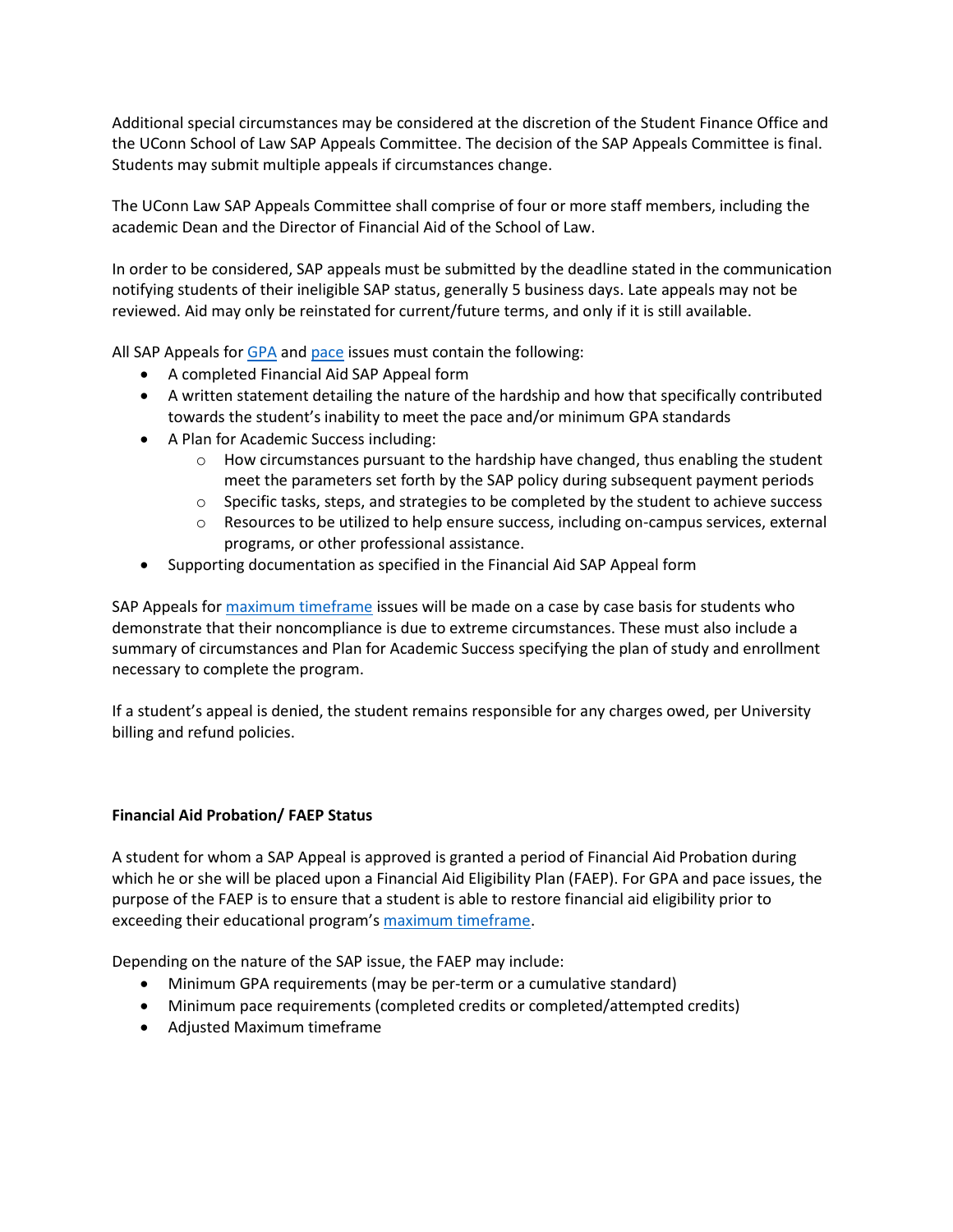Students will receive details of their FAEP in the letter/email from the Student Finance Office informing them that their appeal was approved. Students must adhere to the parameters of the FAEP in order to maintain financial aid eligibility.

Students placed in Financial Aid Probation/ FAEP may receive all forms of financial aid for which SAP compliance is required. Students who meet the criteria set forth by the Probation/ FAEP status will remain so during subsequent payment periods until:

- Parameters set forth by the SAP policy are met (resulting in "Meets" status)
- Limits of the Maximum Timeframe are exceeded (resulting in "Max Level" status)
- Parameters of both the FAEP and SAP policy are not met (details below)

Students in Financial Aid Probation/ FAEP status will be re-evaluated at the end of each payment period, including any enrolled summer term, to ensure compliance with the terms of the FAEP. Students failing to meet the FAEP criteria (and who also fail to meet the parameters set forth by the SAP policy) will immediately be designated as "Not Meets" and are ineligible to receive financial aid for which SAP compliance is required. Students remain responsible for any charges owed, per University billing and refund policies.

When information relative to their SAP status (i.e. official grades from a prior payment period) is not available for a full SAP evaluation, students assigned Financial Aid Probation/ FAEP status may be subject to delayed disbursement of financial aid.

#### **Repeating Coursework**

UConn School of Law policy does not allow students to retake a previously-passed class in order to improve a grade. Students may only repeat a previously-passed class as an audit. Audit classes are not counted as enrolled credits to determine financial aid eligibility.

For certain research and special topics classes and exception is made to allow for repeats as the actual coursework changes even though the course number remains the same. Students taking these special classes may repeat and have the credits count toward enrollment status for aid eligibility. These repeated classes will count in [pace](#page-2-1) calculations as attempted credits and earned credits (if passed).

Classes never passed (e.g., grades of "F," "N," "W") may be retaken as many times as necessary to receive a passing grade with credits counting toward enrollment status for aid eligibility. Caution: Students repeating multiple classes to earn credit may have subsequent negative impacts to [pace](#page-2-1) standards within the SAP policy.

## <span id="page-5-0"></span>**Academic Engagement**

Students are awarded aid with the understanding that they will complete the payment period (fall, spring, or summer) for which the aid was given. Students who do not formally withdraw from the University, but who do not complete all the scheduled days in a payment period (semester) may be considered "unofficial withdrawals" ([34 CFR 668.22\)](https://www.ecfr.gov/cgi-bin/text-idx?rgn=div8&node=34:3.1.3.1.34.2.39.12). When students do not pass at least one course in a period of registration, questions arise as to whether the student has indeed unofficially withdrawn due to lack of academic engagement throughout the term.